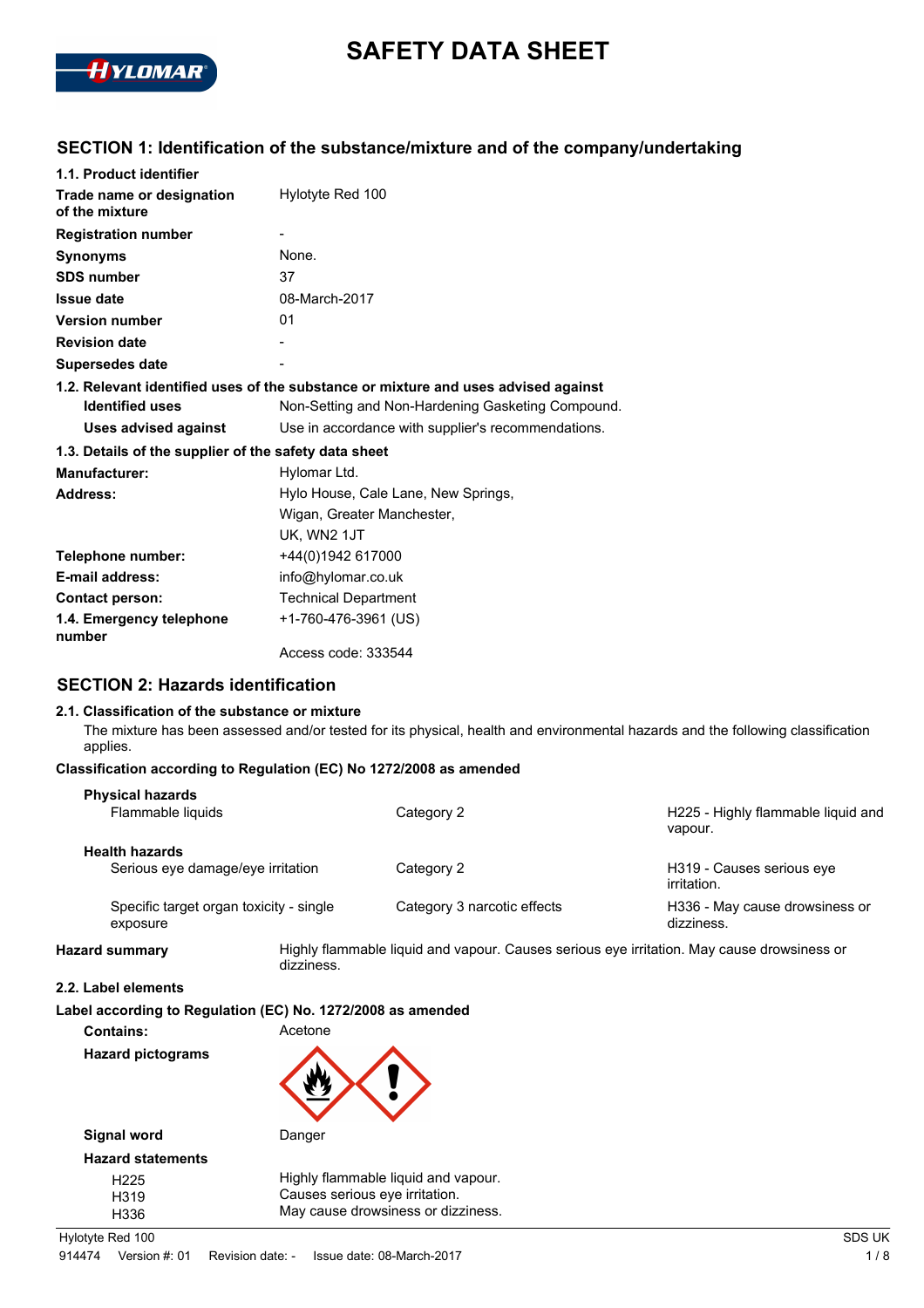| <b>Precautionary statements</b>               |                                                                                                                                                                                                                |
|-----------------------------------------------|----------------------------------------------------------------------------------------------------------------------------------------------------------------------------------------------------------------|
| <b>Prevention</b>                             |                                                                                                                                                                                                                |
| P <sub>210</sub><br>P <sub>2</sub> 33<br>P280 | Keep away from heat/sparks/open flames/hot surfaces. - No smoking.<br>Keep container tightly closed.<br>Wear protective gloves/protective clothing/eye protection/face protection.                             |
| <b>Response</b>                               |                                                                                                                                                                                                                |
| P312                                          | Call a POISON CENTRE or doctor/physician if you feel unwell.                                                                                                                                                   |
| <b>Storage</b>                                |                                                                                                                                                                                                                |
| P403 + P235                                   | Store in a well-ventilated place. Keep cool.                                                                                                                                                                   |
| <b>Disposal</b>                               |                                                                                                                                                                                                                |
| P <sub>501</sub>                              | Dispose of contents/container in accordance with local/regional/national/international regulations.                                                                                                            |
| Supplemental label information                | EUH066 - Repeated exposure may cause skin dryness or cracking.                                                                                                                                                 |
| 2.3. Other hazards                            | The product contains organic solvents which may be absorbed into the body by skin contact and<br>cause permanent damage to the nervous system, including the brain. Not a PBT or vPvB<br>substance or mixture. |

# **SECTION 3: Composition/information on ingredients**

**3.2. Mixtures**

**General information**

| <b>Chemical name</b>   | %                                                    |                      | CAS-No. / EC No. REACH Registration No. INDEX No. |              | <b>Notes</b> |
|------------------------|------------------------------------------------------|----------------------|---------------------------------------------------|--------------|--------------|
| Acetone                | $30 - 50$                                            | 67-64-1<br>200-662-2 |                                                   | 606-001-00-8 | #            |
| <b>Classification:</b> | Flam. Liq. 2;H225, Eye Irrit. 2;H319, STOT SE 3;H336 |                      |                                                   |              |              |

#### **List of abbreviations and symbols that may be used above**

#: This substance has been assigned Community workplace exposure limit(s).

All concentrations are in percent by weight unless ingredient is a gas. Gas concentrations are in percent by volume. The full text for all H-statements is displayed in section 16. **Composition comments**

#### **SECTION 4: First aid measures**

| <b>General information</b>                                                            | If you feel unwell, seek medical advice (show the label where possible). Ensure that medical<br>personnel are aware of the material(s) involved, and take precautions to protect themselves. Show<br>this safety data sheet to the doctor in attendance. Thermal burns: Flush with water immediately.<br>While flushing, remove clothes which do not adhere to affected area. Call an ambulance. Continue<br>flushing during transport to hospital. |  |  |
|---------------------------------------------------------------------------------------|-----------------------------------------------------------------------------------------------------------------------------------------------------------------------------------------------------------------------------------------------------------------------------------------------------------------------------------------------------------------------------------------------------------------------------------------------------|--|--|
| 4.1. Description of first aid measures                                                |                                                                                                                                                                                                                                                                                                                                                                                                                                                     |  |  |
| <b>Inhalation</b>                                                                     | If breathing is difficult, remove to fresh air and keep at rest in a position comfortable for breathing.<br>Call a physician if symptoms develop or persist.                                                                                                                                                                                                                                                                                        |  |  |
| <b>Skin contact</b>                                                                   | Immediately take off all contaminated clothing. Wash skin thoroughly with soap and water. If<br>irritation persists get medical attention.                                                                                                                                                                                                                                                                                                          |  |  |
| Eye contact                                                                           | Immediately flush with plenty of water for at least 15 minutes. Remove contact lenses, if present<br>and easy to do. Get medical attention if irritation develops and persists.                                                                                                                                                                                                                                                                     |  |  |
| Ingestion                                                                             | Rinse mouth. Drink a few glasses of water or milk. Get medical attention if any discomfort<br>continues.                                                                                                                                                                                                                                                                                                                                            |  |  |
| 4.2. Most important symptoms<br>and effects, both acute and<br>delayed                | Irritation of eyes and mucous membranes. Skin irritation. Defatting of the skin. Vapours may cause<br>drowsiness and dizziness.                                                                                                                                                                                                                                                                                                                     |  |  |
| 4.3. Indication of any<br>immediate medical attention<br>and special treatment needed | Provide general supportive measures and treat symptomatically.                                                                                                                                                                                                                                                                                                                                                                                      |  |  |
| <b>SECTION 5: Firefighting measures</b>                                               |                                                                                                                                                                                                                                                                                                                                                                                                                                                     |  |  |

| <b>General fire hazards</b>                                   | The product is highly flammable, and explosive vapour/air mixtures may be formed even at normal<br>room temperatures. Vapours are heavier than air and may travel along the ground to some distant<br>source of ignition and flash back. |
|---------------------------------------------------------------|------------------------------------------------------------------------------------------------------------------------------------------------------------------------------------------------------------------------------------------|
| 5.1. Extinguishing media                                      |                                                                                                                                                                                                                                          |
| Suitable extinguishing<br>media                               | Water spray, foam, dry powder or carbon dioxide.                                                                                                                                                                                         |
| Unsuitable extinguishing<br>media                             | Do not use water jet as an extinguisher, as this will spread the fire.                                                                                                                                                                   |
| 5.2. Special hazards arising<br>from the substance or mixture | By heating and fire, toxic vapours/gases may be formed.                                                                                                                                                                                  |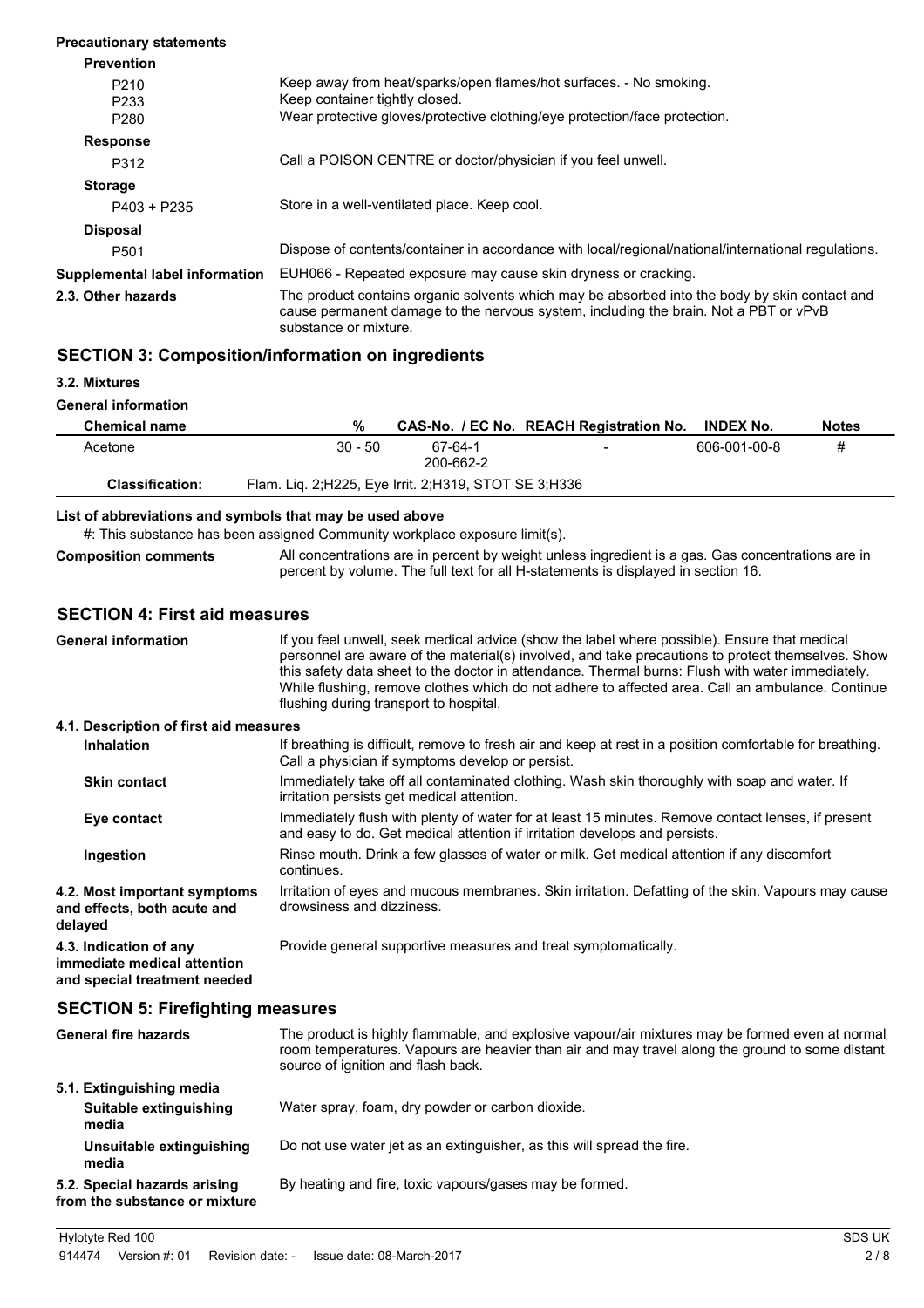| 5.3. Advice for firefighters                            |                                                                                                                                                                                                                                                                                                      |
|---------------------------------------------------------|------------------------------------------------------------------------------------------------------------------------------------------------------------------------------------------------------------------------------------------------------------------------------------------------------|
| <b>Special protective</b><br>equipment for firefighters | Self-contained breathing apparatus and full protective clothing must be worn in case of fire.<br>Selection of respiratory protection for firefighting: follow the general fire precautions indicated in<br>the workplace.                                                                            |
| <b>Special fire fighting</b><br>procedures              | Use standard firefighting procedures and consider the hazards of other involved materials. Cool<br>containers exposed to heat with water spray and remove container, if no risk is involved. Prevent<br>runoff from fire control or dilution from entering streams, sewers or drinking water supply. |

# **SECTION 6: Accidental release measures**

#### **6.1. Personal precautions, protective equipment and emergency procedures**

| For non-emergency<br>personnel                               | Keep upwind. Ventilate closed spaces before entering them. Avoid inhalation of vapours/spray and<br>contact with skin and eyes. Do not touch damaged containers or spilled material unless wearing<br>appropriate protective clothing. |
|--------------------------------------------------------------|----------------------------------------------------------------------------------------------------------------------------------------------------------------------------------------------------------------------------------------|
| For emergency responders                                     | Keep unnecessary personnel away. Wear protective clothing as described in Section 8 of this<br>safety data sheet.                                                                                                                      |
| 6.2. Environmental precautions                               | Prevent further leakage or spillage if safe to do so. Do not discharge into drains, water courses or<br>onto the ground.                                                                                                               |
| 6.3. Methods and material for<br>containment and cleaning up | Eliminate all ignition sources. Ventilate the area. Wipe up with absorbent material (e.g. cloth,<br>fleece). Transfer to a container for disposal. Following product recovery, flush area with water.                                  |
| 6.4. Reference to other<br>sections                          | For personal protection, see section 8 of the SDS. For waste disposal, see section 13 of the SDS.                                                                                                                                      |
|                                                              |                                                                                                                                                                                                                                        |

## **SECTION 7: Handling and storage**

| 7.1. Precautions for safe<br>handling                                   | Use only outdoors or in a well-ventilated area. Keep away from sources of ignition - No smoking.<br>Avoid inhalation of vapours/spray and contact with skin and eyes. Wear protective clothing as<br>described in Section 8 of this safety data sheet. Wash thoroughly after handling. Wash<br>contaminated clothing before reuse. Observe good industrial hygiene practices. Avoid release to<br>the environment. |
|-------------------------------------------------------------------------|--------------------------------------------------------------------------------------------------------------------------------------------------------------------------------------------------------------------------------------------------------------------------------------------------------------------------------------------------------------------------------------------------------------------|
| 7.2. Conditions for safe<br>storage, including any<br>incompatibilities | Keep container tightly closed in a cool, well-ventilated place. Keep away from heat, spark, open<br>flames and other sources of ignition. Store away from incompatible materials.                                                                                                                                                                                                                                  |
| 7.3. Specific end use(s)                                                | Non-Setting and Non-Hardening Gasketing Compound.                                                                                                                                                                                                                                                                                                                                                                  |

### **SECTION 8: Exposure controls/personal protection**

#### **8.1. Control parameters**

#### **Occupational exposure limits**

## **UK. EH40 Workplace Exposure Limits (WELs)**

| <b>Components</b>                             | Type       | Value              | Form             |
|-----------------------------------------------|------------|--------------------|------------------|
| Acetone (CAS 67-64-1)                         | STEL       | 3620 mg/m3         |                  |
|                                               |            | 1500 ppm           |                  |
|                                               | <b>TWA</b> | 1210 mg/m3         |                  |
|                                               |            | 500 ppm            |                  |
| Silica, amorphous, fumed<br>(CAS 112945-52-5) | TWA        | $6 \text{ mg/m}$ 3 | Inhalable dust.  |
|                                               |            | $2.4 \text{ mg/m}$ | Respirable dust. |

#### **EU. Indicative Exposure Limit Values in Directives 91/322/EEC, 2000/39/EC, 2006/15/EC, 2009/161/EU**

| <b>Components</b>                                    | <b>Type</b>                                                                                                                                                                                                     | Value      |
|------------------------------------------------------|-----------------------------------------------------------------------------------------------------------------------------------------------------------------------------------------------------------------|------------|
| Acetone (CAS 67-64-1)                                | <b>TWA</b>                                                                                                                                                                                                      | 1210 mg/m3 |
|                                                      |                                                                                                                                                                                                                 | 500 ppm    |
| <b>Biological limit values</b>                       | No biological exposure limits noted for the ingredient(s).                                                                                                                                                      |            |
| Recommended monitoring<br>procedures                 | Follow standard monitoring procedures.                                                                                                                                                                          |            |
| Derived no effect levels<br>(DNELs)                  | Not available.                                                                                                                                                                                                  |            |
| <b>Predicted no effect</b><br>concentrations (PNECs) | Not available.                                                                                                                                                                                                  |            |
| 8.2. Exposure controls                               |                                                                                                                                                                                                                 |            |
| Appropriate engineering<br>controls                  | Provide adequate ventilation. Observe Occupational Exposure Limits and minimise the risk of<br>inhalation of vapours. Eye wash facilities and emergency shower must be available when handling<br>this product. |            |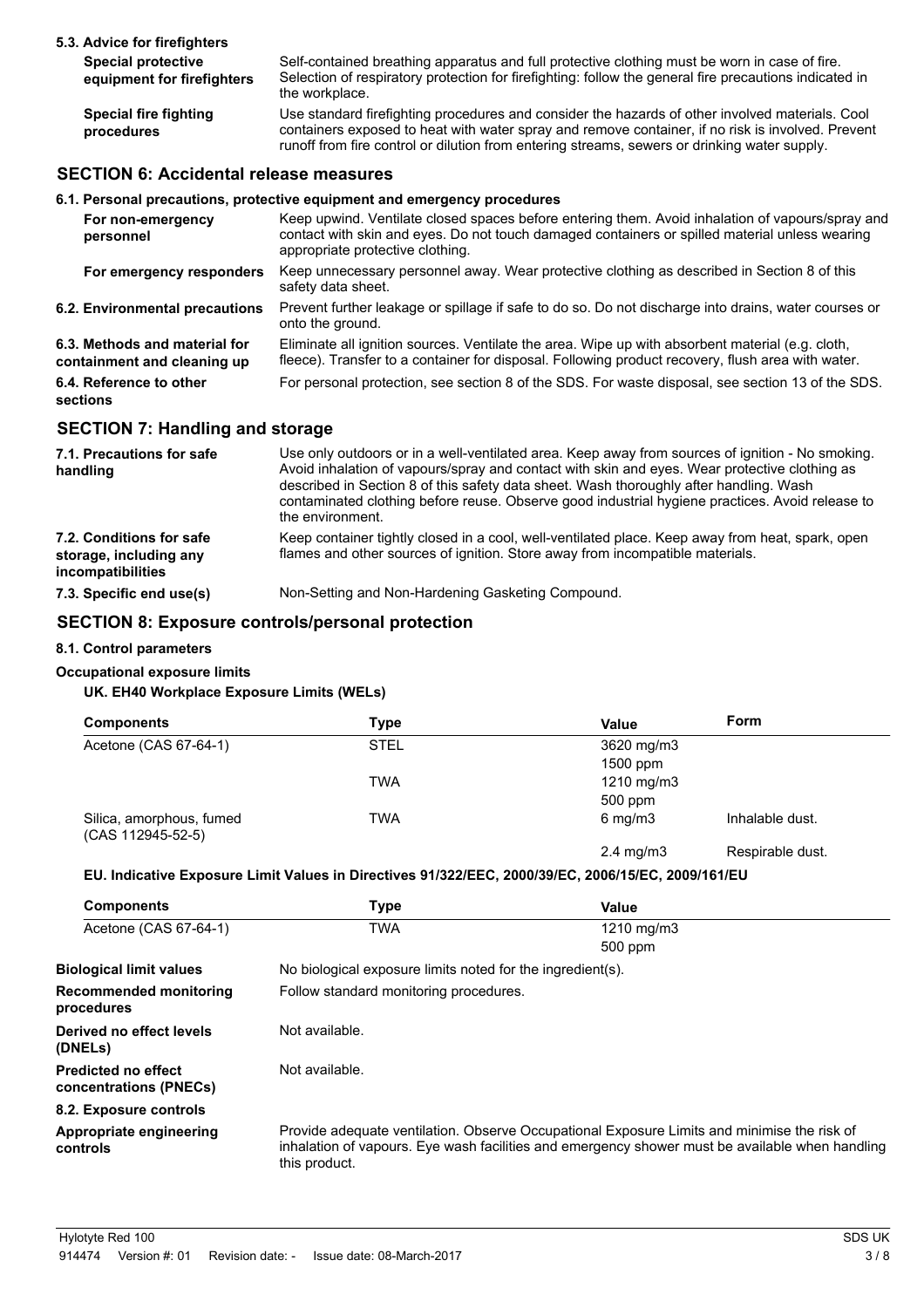#### **Individual protection measures, such as personal protective equipment**

|                                           | <u>Municipal protection measures, such as personal protective equipment</u>                                                                                                                                                                                                                                                                                                                    |
|-------------------------------------------|------------------------------------------------------------------------------------------------------------------------------------------------------------------------------------------------------------------------------------------------------------------------------------------------------------------------------------------------------------------------------------------------|
| <b>General information</b>                | Personal protective equipment should be chosen according to the CEN standards and in<br>discussion with the supplier of the personal protective equipment.                                                                                                                                                                                                                                     |
| Eye/face protection                       | If eye contact is likely, safety glasses with side shields or chemical type goggles should be worn.                                                                                                                                                                                                                                                                                            |
| <b>Skin protection</b>                    |                                                                                                                                                                                                                                                                                                                                                                                                |
| - Hand protection                         | Wear protective gloves. Butyl rubber gloves are recommended. Be aware that the liquid may<br>penetrate the gloves. Frequent change is advisable. Suitable gloves can be recommended by the<br>glove supplier.                                                                                                                                                                                  |
| - Other                                   | Normal work clothing (long sleeved shirts and long pants) is recommended.                                                                                                                                                                                                                                                                                                                      |
| <b>Respiratory protection</b>             | In case of inadequate ventilation or risk of inhalation of vapours, use suitable respiratory<br>equipment with gas filter (type A2). If engineering controls do not maintain airborne concentrations<br>below recommended exposure limits (where applicable) or to an acceptable level (in countries<br>where exposure limits have not been established), an approved respirator must be worn. |
| <b>Thermal hazards</b>                    | Wear appropriate thermal protective clothing, when necessary.                                                                                                                                                                                                                                                                                                                                  |
| <b>Hygiene measures</b>                   | Always observe good personal hygiene measures, such as washing after handling the material<br>and before eating, drinking, and/or smoking. Routinely wash work clothing and protective<br>equipment to remove contaminants.                                                                                                                                                                    |
| <b>Environmental exposure</b><br>controls | Environmental manager must be informed of all major releases.                                                                                                                                                                                                                                                                                                                                  |

# **SECTION 9: Physical and chemical properties**

#### **9.1. Information on basic physical and chemical properties**

| Appearance                                        |                     |
|---------------------------------------------------|---------------------|
| <b>Physical state</b>                             | Liquid.             |
| <b>Form</b>                                       | Thixotropic gel.    |
| Colour                                            | Red.                |
| Odour                                             | Acetone.            |
| <b>Odour threshold</b>                            | Not available.      |
| рH                                                | Not available.      |
| <b>Melting point/freezing point</b>               | Not available.      |
| Initial boiling point and boiling<br>range        | Not available.      |
| <b>Flash point</b>                                | $-17.0$ °C (1.4 °F) |
| <b>Evaporation rate</b>                           | Not available.      |
| Flammability (solid, gas)                         | Not applicable.     |
| Upper/lower flammability or explosive limits      |                     |
| <b>Flammability limit - lower</b><br>(%)          | Not available.      |
| <b>Flammability limit - upper</b><br>(%)          | Not available.      |
| Vapour pressure                                   | Not available.      |
| <b>Vapour density</b>                             | Not available.      |
| <b>Relative density</b>                           | 0.95(20 °C)         |
| Solubility(ies)                                   | Insoluble in water. |
| <b>Partition coefficient</b><br>(n-octanol/water) | Not available.      |
| <b>Auto-ignition temperature</b>                  | Not available.      |
| <b>Decomposition temperature</b>                  | Not available.      |
| <b>Viscosity</b>                                  | Not available.      |
| <b>Explosive properties</b>                       | Not explosive.      |
| <b>Oxidising properties</b>                       | Not oxidising.      |
| 9.2. Other information<br>VOC                     | 40 %                |
| <b>SECTION 10: Stability and reactivity</b>       |                     |
|                                                   |                     |

# **10.1. Reactivity** The product is stable and non reactive under normal conditions of use, storage and transport. **10.2. Chemical stability** Material is stable under normal conditions. 10.3. Possibility of hazardous No dangerous reaction known under conditions of normal use. **reactions** Hylotyte Red 100 SDS UK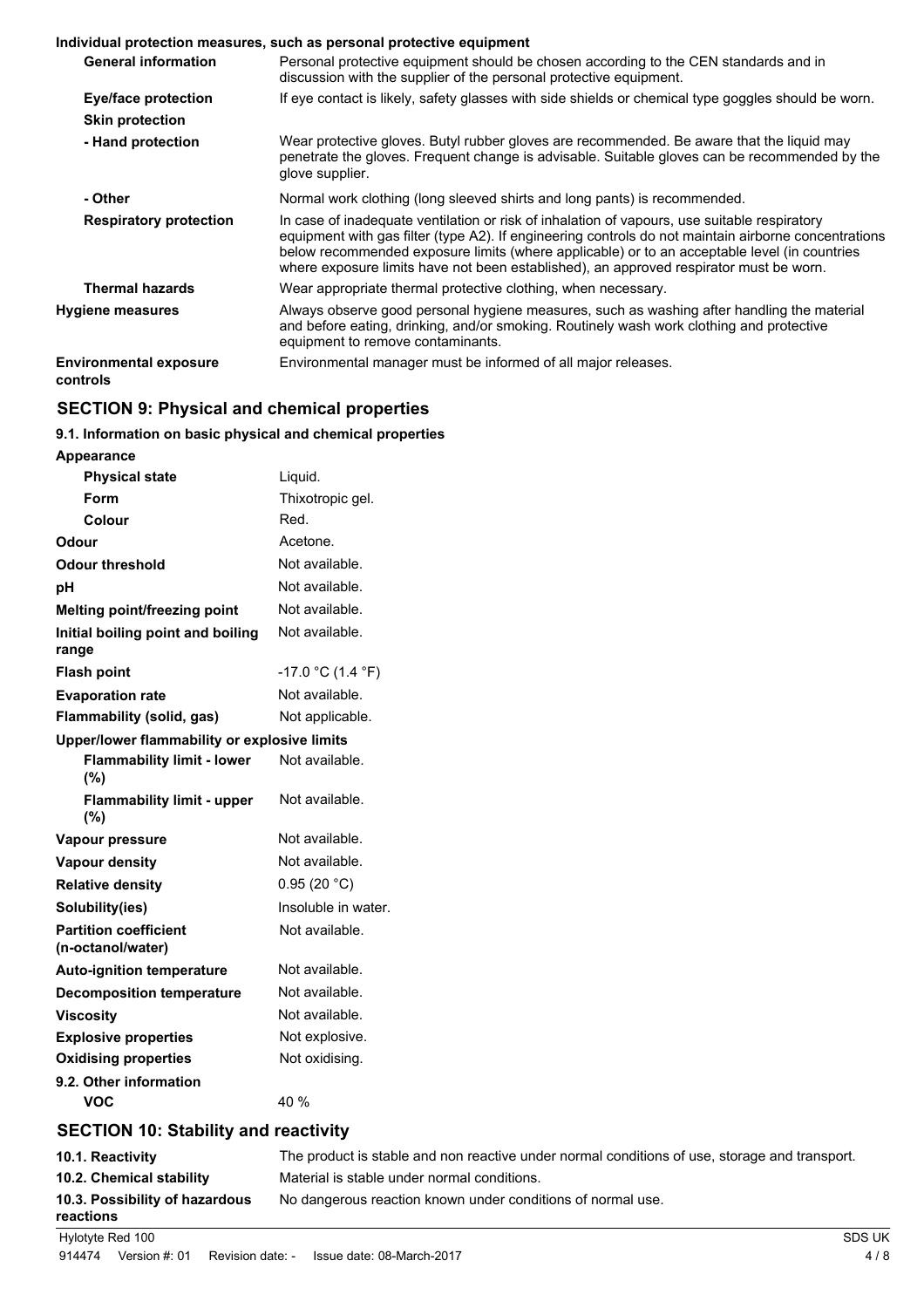| 10.4. Conditions to avoid                 | Heat, flames and sparks.                                                                            |
|-------------------------------------------|-----------------------------------------------------------------------------------------------------|
| 10.5. Incompatible materials              | Strong oxidising agents.                                                                            |
| 10.6. Hazardous<br>decomposition products | Thermal decomposition or combustion may liberate carbon oxides and other toxic gases or<br>vapours. |

# **SECTION 11: Toxicological information**

**General information** Occupational exposure to the substance or mixture may cause adverse effects.

| Information on likely routes of exposure |                                                                                                                                 |
|------------------------------------------|---------------------------------------------------------------------------------------------------------------------------------|
| <b>Inhalation</b>                        | Vapours may cause drowsiness and dizziness. In high concentrations, vapours may be irritating<br>to the respiratory system.     |
| <b>Skin contact</b>                      | Prolonged or repeated skin contact may cause drying, cracking, or irritation.                                                   |
| Eye contact                              | Causes serious eve irritation.                                                                                                  |
| Ingestion                                | Ingestion may cause irritation and malaise.                                                                                     |
| <b>Symptoms</b>                          | Irritation of eyes and mucous membranes. Skin irritation. Defatting of the skin. Vapours may<br>cause drowsiness and dizziness. |

#### **11.1. Information on toxicological effects**

| <b>Acute toxicity</b>                                                              |                                                                                                                                                                                                       | Not expected to be acutely toxic.                                 |                                                                   |
|------------------------------------------------------------------------------------|-------------------------------------------------------------------------------------------------------------------------------------------------------------------------------------------------------|-------------------------------------------------------------------|-------------------------------------------------------------------|
| <b>Components</b>                                                                  | <b>Species</b>                                                                                                                                                                                        |                                                                   | <b>Test results</b>                                               |
| Acetone (CAS 67-64-1)                                                              |                                                                                                                                                                                                       |                                                                   |                                                                   |
| Acute                                                                              |                                                                                                                                                                                                       |                                                                   |                                                                   |
| Dermal                                                                             |                                                                                                                                                                                                       |                                                                   |                                                                   |
| LD50                                                                               | Rabbit                                                                                                                                                                                                |                                                                   | $> 20$ ml/kg                                                      |
| <b>Inhalation</b>                                                                  |                                                                                                                                                                                                       |                                                                   |                                                                   |
| <b>LC50</b>                                                                        | Rat                                                                                                                                                                                                   |                                                                   | 50 mg/l, 8 Hours                                                  |
| Oral                                                                               |                                                                                                                                                                                                       |                                                                   |                                                                   |
| LD50                                                                               | Rat                                                                                                                                                                                                   |                                                                   | 5800 mg/kg                                                        |
| <b>Skin corrosion/irritation</b>                                                   | May cause skin irritation.                                                                                                                                                                            |                                                                   |                                                                   |
| Serious eye damage/eye<br><i>irritation</i>                                        |                                                                                                                                                                                                       | Causes serious eye irritation.                                    |                                                                   |
| <b>Respiratory sensitisation</b>                                                   |                                                                                                                                                                                                       |                                                                   | Based on available data, the classification criteria are not met. |
| <b>Skin sensitisation</b>                                                          |                                                                                                                                                                                                       |                                                                   | Based on available data, the classification criteria are not met. |
| Germ cell mutagenicity                                                             |                                                                                                                                                                                                       |                                                                   | Based on available data, the classification criteria are not met. |
| Carcinogenicity                                                                    |                                                                                                                                                                                                       | Based on available data, the classification criteria are not met. |                                                                   |
| <b>Reproductive toxicity</b>                                                       | Based on available data, the classification criteria are not met.                                                                                                                                     |                                                                   |                                                                   |
| Specific target organ toxicity -<br>single exposure                                |                                                                                                                                                                                                       | May cause drowsiness or dizziness.                                |                                                                   |
| Specific target organ toxicity -<br>repeated exposure                              |                                                                                                                                                                                                       |                                                                   | Based on available data, the classification criteria are not met. |
| <b>Aspiration hazard</b>                                                           | Not an aspiration hazard.                                                                                                                                                                             |                                                                   |                                                                   |
| Mixture versus substance<br>information                                            | Not applicable.                                                                                                                                                                                       |                                                                   |                                                                   |
| <b>Other information</b>                                                           | No other specific acute or chronic health impact noted.                                                                                                                                               |                                                                   |                                                                   |
| <b>SECTION 12: Ecological information</b>                                          |                                                                                                                                                                                                       |                                                                   |                                                                   |
| 12.1. Toxicity                                                                     | The product is not classified as environmentally hazardous. However, this does not exclude the<br>possibility that large or frequent spills can have a harmful or damaging effect on the environment. |                                                                   |                                                                   |
| <b>Components</b>                                                                  |                                                                                                                                                                                                       | <b>Species</b>                                                    | <b>Test results</b>                                               |
| Acetone (CAS 67-64-1)                                                              |                                                                                                                                                                                                       |                                                                   |                                                                   |
| <b>Aquatic</b>                                                                     |                                                                                                                                                                                                       |                                                                   |                                                                   |
| Fish                                                                               | <b>LC50</b>                                                                                                                                                                                           |                                                                   | Fathead minnow (Pimephales promelas) > 100 mg/l, 96 hours         |
| 12.2. Persistence and<br>degradability                                             | No data available.                                                                                                                                                                                    |                                                                   |                                                                   |
| 12.3. Bioaccumulative potential                                                    |                                                                                                                                                                                                       |                                                                   |                                                                   |
| <b>Partition coefficient</b><br>n-octanol/water (log Kow)<br>Acetone (CAS 67-64-1) |                                                                                                                                                                                                       |                                                                   | $-0.24$                                                           |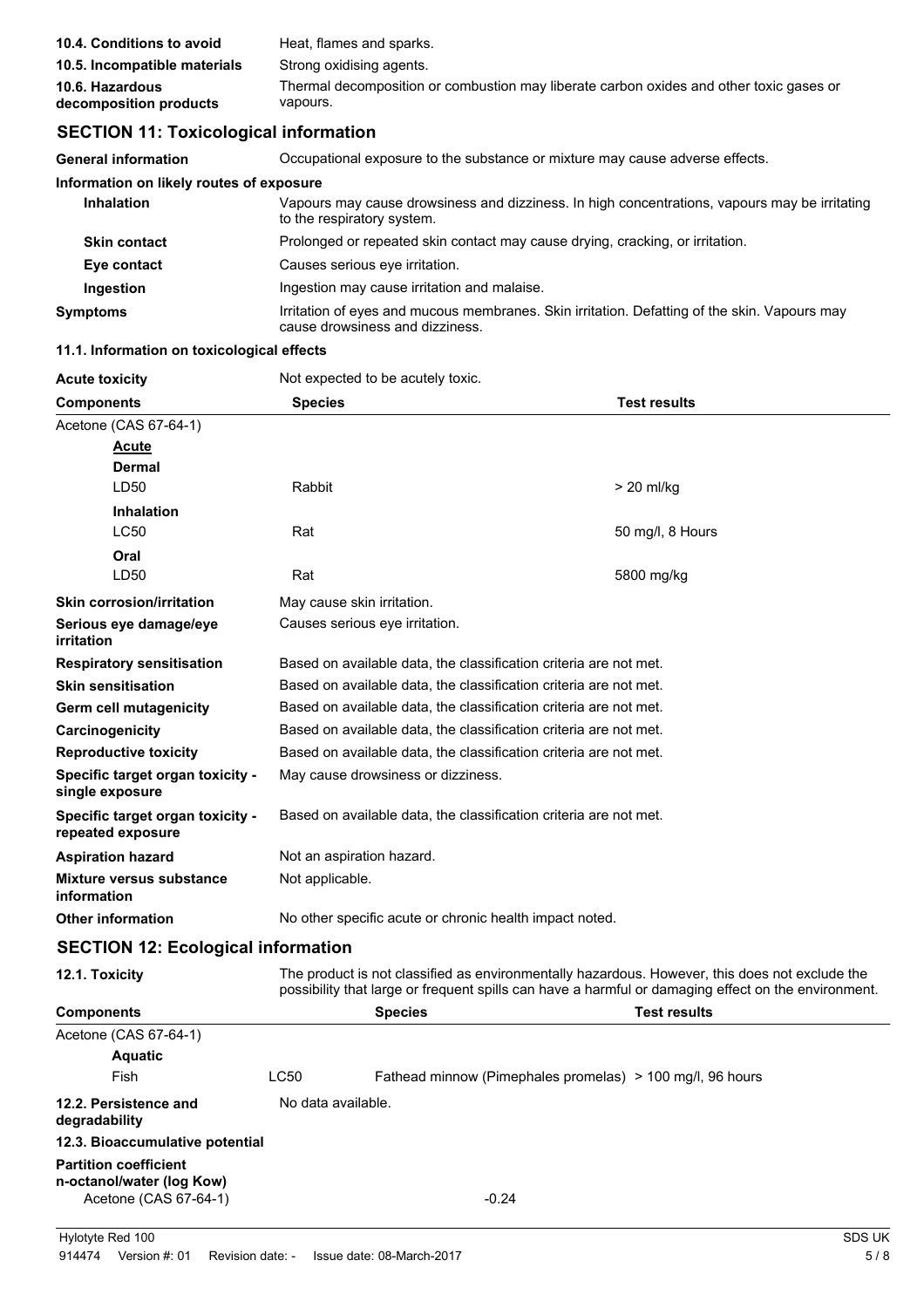| <b>Bioconcentration factor (BCF)</b>           | Not available.                                                                       |
|------------------------------------------------|--------------------------------------------------------------------------------------|
| 12.4. Mobility in soil                         | The product contains organic solvents which will evaporate easily from all surfaces. |
| <b>Mobility in general</b>                     | The product contains organic solvents which will evaporate easily from all surfaces. |
| 12.5. Results of PBT<br>and vPvB<br>assessment | Not a PBT or vPvB substance or mixture.                                              |
| 12.6. Other adverse effects                    | The product contains a substance which has a photochemical ozone creation potential. |

# **SECTION 13: Disposal considerations**

| 13.1. Waste treatment methods |                                                                                                                                                                                                                                                                |
|-------------------------------|----------------------------------------------------------------------------------------------------------------------------------------------------------------------------------------------------------------------------------------------------------------|
| <b>Residual waste</b>         | Dispose of in accordance with local regulations. Empty containers or liners may retain some<br>product residues. This material and its container must be disposed of in a safe manner (see:<br>Disposal instructions).                                         |
| Contaminated packaging        | Empty containers should be taken to an approved waste handling site for recycling or disposal.                                                                                                                                                                 |
| EU waste code                 | 08 04 09*<br>The Waste code should be assigned in discussion between the user, the producer and the waste<br>disposal company.                                                                                                                                 |
| Disposal methods/information  | Do not discharge into drains, water courses or onto the ground. Collect and reclaim or dispose in<br>sealed containers at licensed waste disposal site. Dispose of contents/container in accordance<br>with local/regional/national/international regulations. |

# **SECTION 14: Transport information**

|             | 14.1. UN number                  | UN1133                                                                  |
|-------------|----------------------------------|-------------------------------------------------------------------------|
|             | 14.2. UN proper shipping         | ADHESIVES.                                                              |
|             | name                             |                                                                         |
|             | 14.3. Transport hazard class(es) |                                                                         |
|             | <b>Class</b>                     | 3                                                                       |
|             | <b>Subsidiary risk</b>           | $\overline{\phantom{a}}$                                                |
|             | Label(s)                         | 3                                                                       |
|             | Hazard No. (ADR)                 | 33                                                                      |
|             | <b>Tunnel restriction code</b>   | D/E                                                                     |
|             | 14.4. Packing group              | $\mathbf{H}$                                                            |
|             | 14.5. Environmental hazards No.  |                                                                         |
|             | 14.6. Special precautions        | Read safety instructions, SDS and emergency procedures before handling. |
|             | for user                         |                                                                         |
| <b>RID</b>  |                                  |                                                                         |
|             | 14.1. UN number                  | <b>UN1133</b>                                                           |
|             | 14.2. UN proper shipping         | ADHESIVES.                                                              |
|             | name                             |                                                                         |
|             | 14.3. Transport hazard class(es) |                                                                         |
|             | <b>Class</b>                     | 3                                                                       |
|             | <b>Subsidiary risk</b>           | $\overline{a}$                                                          |
|             | Label(s)                         | 3                                                                       |
|             | 14.4. Packing group              | $\mathbf{I}$                                                            |
|             | 14.5. Environmental hazards No.  |                                                                         |
|             | 14.6. Special precautions        | Read safety instructions, SDS and emergency procedures before handling. |
|             | for user                         |                                                                         |
| <b>ADN</b>  |                                  |                                                                         |
|             | 14.1. UN number                  | <b>UN1133</b>                                                           |
|             | 14.2. UN proper shipping         | ADHESIVES.                                                              |
|             | name                             |                                                                         |
|             | 14.3. Transport hazard class(es) |                                                                         |
|             | <b>Class</b>                     | 3                                                                       |
|             | <b>Subsidiary risk</b>           |                                                                         |
|             | Label(s)                         | 3                                                                       |
|             | 14.4. Packing group              | Ш                                                                       |
|             | 14.5. Environmental hazards No.  |                                                                         |
|             | 14.6. Special precautions        | Read safety instructions, SDS and emergency procedures before handling. |
|             | for user                         |                                                                         |
| <b>IATA</b> |                                  |                                                                         |
|             | 14.1. UN number                  | UN1133                                                                  |
|             | 14.2. UN proper shipping         | Adhesives.                                                              |
|             | name                             |                                                                         |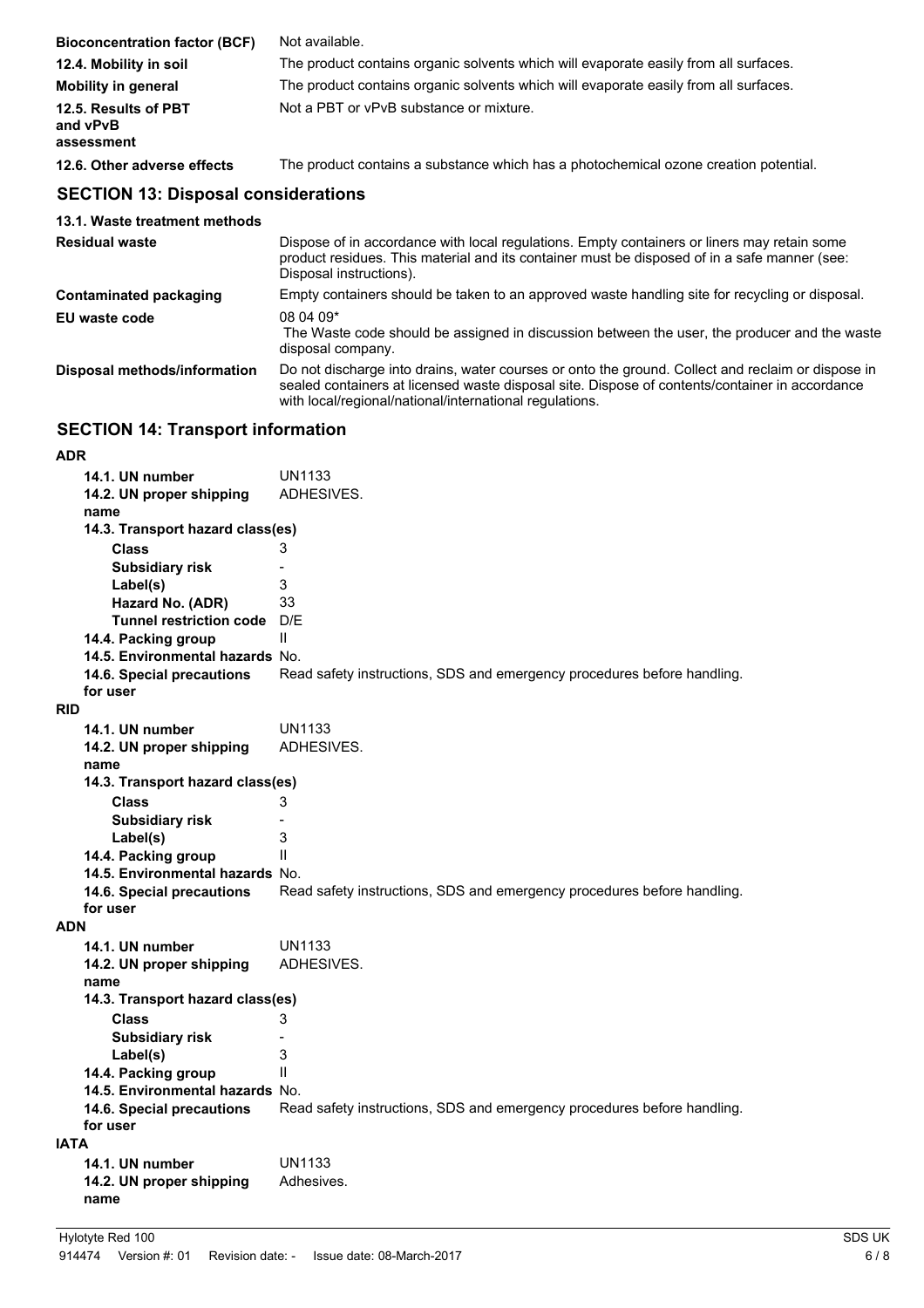**Class** 3 **14.3. Transport hazard class(es) Subsidiary risk Filter control control of the Second S** Label(s) 14.4. Packing group II **14.5. Environmental hazards** No. 14.6. Special precautions Read safety instructions, SDS and emergency procedures before handling. **for user IMDG 14.1. UN number** UN1133 **14.2. UN proper shipping** ADHESIVES. **name Class** 3 **14.3. Transport hazard class(es) Subsidiary risk** Fig. 2.1 abel(s) Label(s) **14.4. Packing group** II **Marine pollutant** No. **14.5. Environmental hazards EmS** F-E, S-D **14.6. Special precautions** Read safety instructions, SDS and emergency procedures before handling. **for user 14.7. Transport in bulk** Not applicable. **according to Annex II of Marpol and the IBC Code**

# **SECTION 15: Regulatory information**

**15.1. Safety, health and environmental regulations/legislation specific for the substance or mixture**

#### **EU regulations**

| Not listed.                 | Regulation (EC) No. 1005/2009 on substances that deplete the ozone layer, Annex I and II, as amended                                                                    |
|-----------------------------|-------------------------------------------------------------------------------------------------------------------------------------------------------------------------|
|                             | Regulation (EC) No. 850/2004 On persistent organic pollutants, Annex I as amended                                                                                       |
| Not listed.                 |                                                                                                                                                                         |
| Not listed.                 | Regulation (EU) No. 649/2012 concerning the export and import of dangerous chemicals, Annex I, Part 1 as amended                                                        |
|                             | Regulation (EU) No. 649/2012 concerning the export and import of dangerous chemicals, Annex I, Part 2 as amended                                                        |
| Not listed.                 |                                                                                                                                                                         |
| Not listed.                 | Regulation (EU) No. 649/2012 concerning the export and import of dangerous chemicals, Annex I, Part 3 as amended                                                        |
|                             | Regulation (EU) No. 649/2012 concerning the export and import of dangerous chemicals, Annex V as amended                                                                |
| Not listed.                 |                                                                                                                                                                         |
|                             | Regulation (EC) No. 166/2006 Annex II Pollutant Release and Transfer Registry, as amended                                                                               |
| Not listed.                 |                                                                                                                                                                         |
|                             | Regulation (EC) No. 1907/2006, REACH Article 59(10) Candidate List as currently published by ECHA                                                                       |
| Not listed.                 |                                                                                                                                                                         |
| Authorisations              |                                                                                                                                                                         |
|                             | Regulation (EC) No. 1907/2006, REACH Annex XIV Substances subject to authorisation, as amended                                                                          |
| Not listed.                 |                                                                                                                                                                         |
| <b>Restrictions on use</b>  |                                                                                                                                                                         |
|                             | Regulation (EC) No. 1907/2006, REACH Annex XVII Substances subject to restriction on marketing and use as amended                                                       |
| Acetone (CAS 67-64-1)       |                                                                                                                                                                         |
| work, as amended.           | Directive 2004/37/EC: on the protection of workers from the risks related to exposure to carcinogens and mutagens at                                                    |
| Not listed.                 |                                                                                                                                                                         |
| <b>Other EU regulations</b> |                                                                                                                                                                         |
|                             | Directive 2012/18/EU on major accident hazards involving dangerous substances, as amended                                                                               |
| Acetone (CAS 67-64-1)       |                                                                                                                                                                         |
| <b>Other regulations</b>    | This Safety Data Sheet complies with the requirements of Regulation (EC) No 1907/2006. The                                                                              |
|                             | product is classified and labelled in accordance with Regulation (EC) 1272/2008 (CLP Regulation)<br>as amended and respective national laws implementing EC directives. |
|                             |                                                                                                                                                                         |